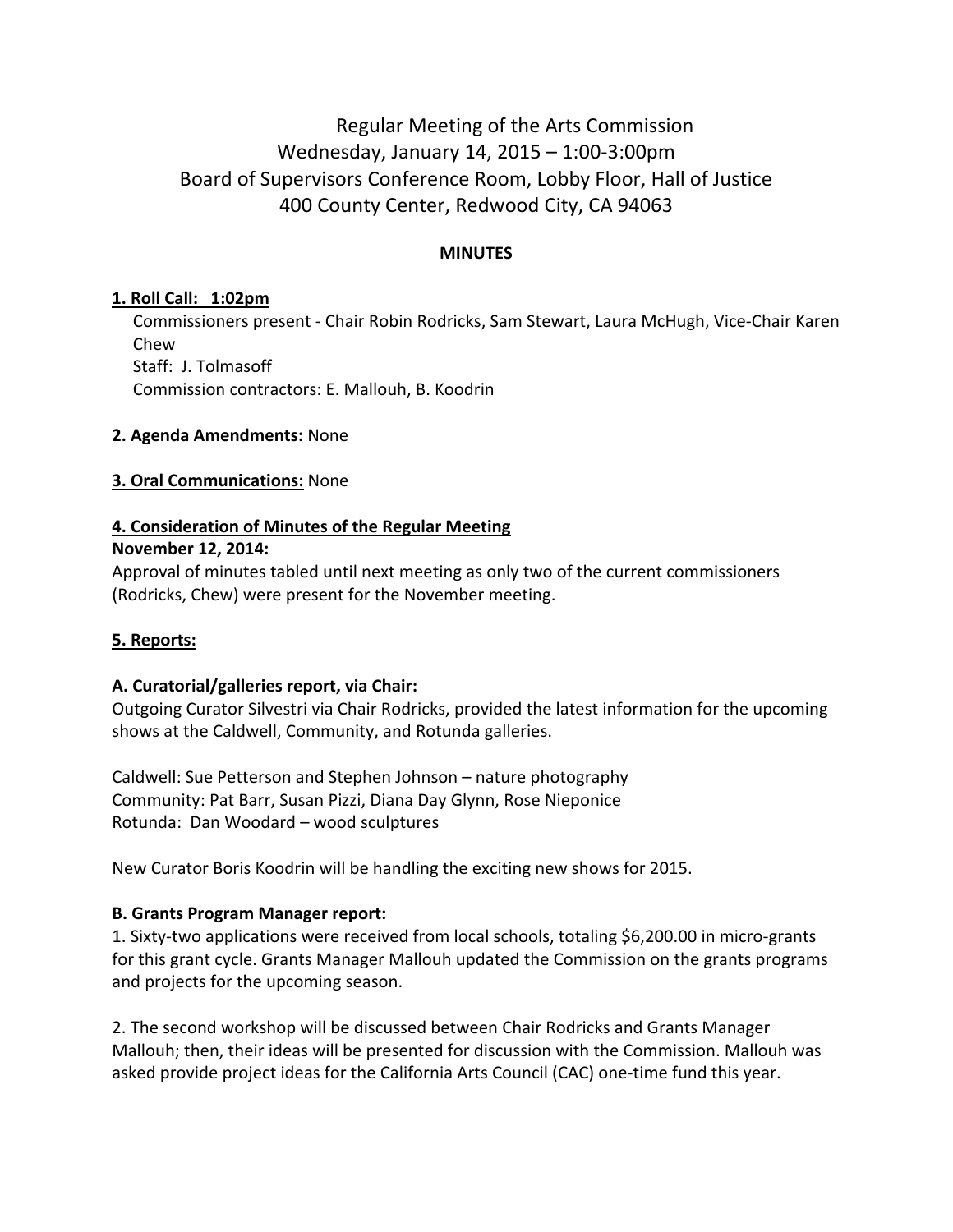## **6. Action Items:**

### **A. Motion to hire contractor for County Gallery Curator.**

Mr. Boris Koodrin was introduced to the Commission. Mr. Koodrin comes to us with a wealth of experience in the arts as a well-established artist and Curator for the San Mateo County Fair Arts Program.

The commission voted to approve his contract for the year January 15, 2015 to January 12, 2016.

Motion made by K. Chew; seconded by L. McHugh Motion passes 4-0.

#### **B. Motion to renew annual American for the Arts membership -- \$150.00 annual membership**

This group membership includes membership for 6-10 people. AFTA provides extensive services including research, advocacy and statistics for the arts. Motion made by K. Chew; seconded by L. McHugh Motion passes 4-0.

## **C. Motion to join Californians for the Arts/California Arts Advocates -- \$50 annual membership**

The commission directly benefits from the CAC in the ways of advocacy and indirectly by key lobbying, funding gifts, and Governor Brown's office. Motion made by K. Chew; seconded by L. McHugh Motion passes 4-0.

## **D. Motion to join** *California State Summer School for the Arts Scholar Network*

The CSSSA offers Sate-Local Arts Partners a \$750 stipend, to promote this one-month intensive arts program that offers college-level training to high school students. Promotional materials are supplied, including press release templates, postcards, and flyers. Last year, 15 students from San Mateo County attended CSSSA, and received an invaluable experience that will give them an advantage when they attend college. This will the Commission's third year in promoting this valuable program.

Motion made by S. Stewart; seconded by K. Chew Motion passes 4-0.

## **E. Motion to approve sixty-two Arts Education \$100 Micro-grants: \$6,200.00.**

Motion to approve L. McHugh; seconded by K. Chew Motion passes 4-0.

## **7. Staff and Commissioner Reports**

#### **A. Staff:**

**Juda Tomalsoff** presented the updated roster for the commission and staff. The roster will be uploaded to the Google Drive folder, where everyone can update their contact information as needed.